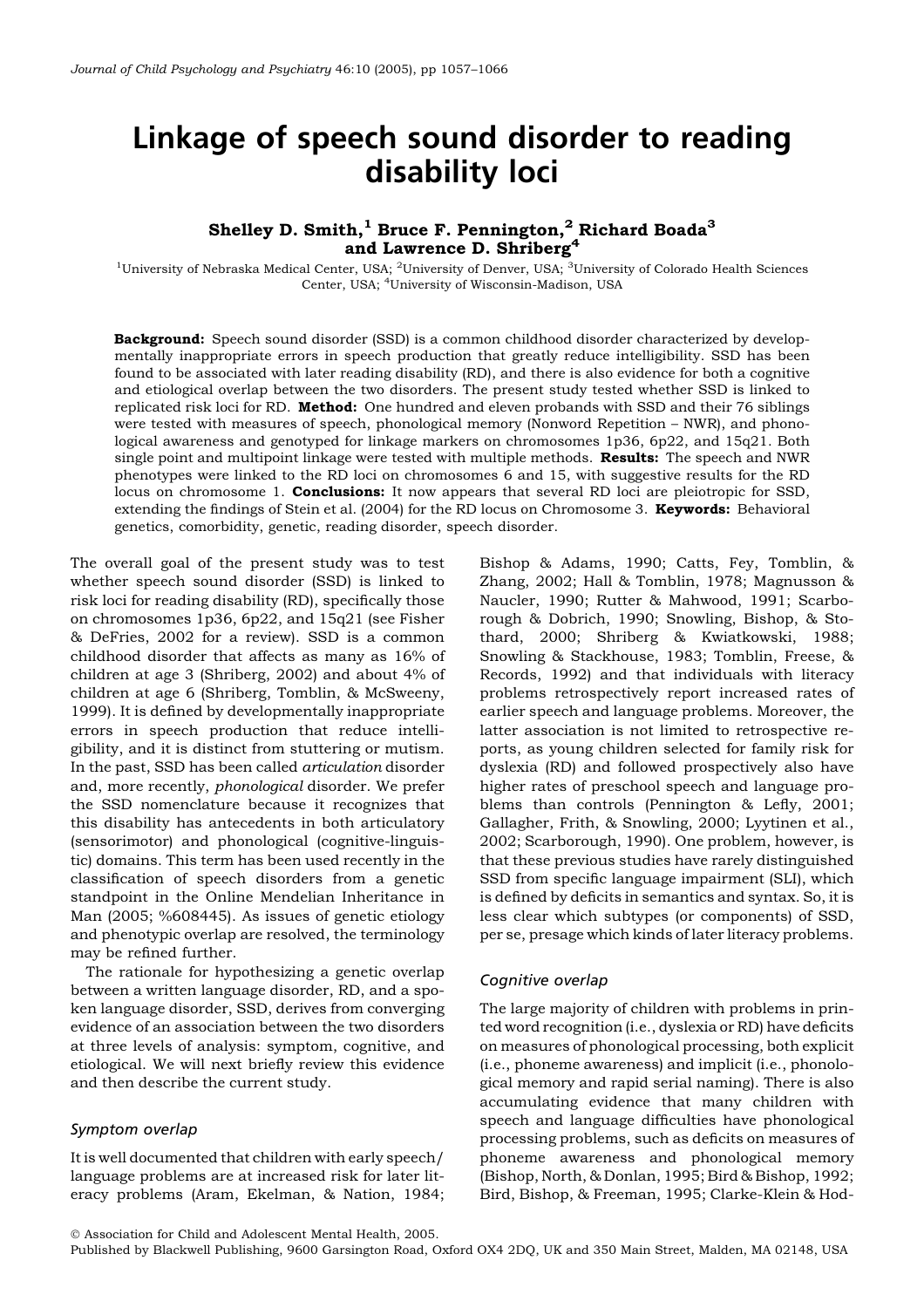son, 1995; Edwards & Lahey, 1998; Kamhi, Catts, Mauer, Apel, & Gentry, 1988; Leonard, 1982; Lewis & Freebairn, 1992; Montgomery, 1995.)

These previous studies, however, have not resolved two key issues: 1) which phonological processing deficits are specific to SSD (apart from comorbid SLI) and 2) what is similar and what is distinct in the profiles of phonological processing deficits in SSD and RD? We began to address these issues in another study using the present sample, in which we tested how preliteracy skills in SSD varied across four subgroups, defined by crossing persistence of SSD and presence of language impairment (LI) (Raitano, Pennington, Tunick, Boada, & Shriberg, 2004). We found main effects for both persistence and LI, such that each factor was associated with worse performance on phonological awareness (PA) and other preliteracy measures. Even SSD children with normalized speech without LI were significantly worse than controls on PA. These results suggest a fairly extensive cognitive overlap between RD and SSD, apart from comorbid SLI, since PA deficits are a hallmark of RD. Yet there still may be phonological processing or other problems that distinguish SSD from RD. Although the constructs of phoneme awareness, phonological memory, and other phonological processing skills overlap theoretically (they all depend on phonological representations) as well as empirically (measures of these constructs are all moderately correlated), they nevertheless have distinct cognitive components and likely independent phenotypic and genetic covariance with SSD as compared to RD.

## Etiological overlap

Support for a shared etiology for SSD and RD has been provided by Lewis and colleagues (Lewis, 1992; Lewis, 1990; Lewis, Ekelman, & Aram, 1989), who found that SSD and RD are co-familial. In the current study sample, we have also found that SSD and RD are co-familial and that they co-segregate (Tunick, Boada, Raitano, Shriberg, & Pennington, submitted). We also found that SSD and RD are coheritable as well (Tunick & Pennington, 2002).

A partly shared genetic etiology would explain the documented symptom and cognitive overlap between SSD and RD, and would predict that some of the risk loci already identified for RD will also be risk loci for SSD, which is the main hypothesis of the current study. Several replicated risk loci or QTLs for RD have been identified, on chromosomes 1p, 2p, 3p-q, 6p, 15q, and 18p. Of these, the loci on 1p36 (gene symbol DYX8), 6p22.2 (DYX3), and 15q21 (DYX1) have been replicated by multiple independent studies which specifically targeted these regions and involved many families (Fisher & DeFries, 2002). Thus, these regions are likely to have higher gene frequencies and/or greater penetrances, making them excellent candidates for study of pleiotropic effects.

In an independent study, Stein and colleagues found linkage of SSD to the RD locus on chromosome 3 (Stein et al., 2004). They tested several related phenotypes, including SSD itself (as measured by the Percentage of Consonants Correct-Revised, discussed later), phonological memory (as measured by a nonword repetition test), phonological awareness, and reading. All of these phenotypes were linked to the RD risk locus on chromosome 3, indicating that this locus affects phonological development and contributes to the comorbidity between SSD and RD.

In sum, there is converging evidence from the symptom, cognitive, and etiological levels for an association between RD and SSD. A parsimonious hypothesis to explain this robust association between the two disorders is that they share at least some of their genetic risk factors. Support for this hypothesis has already been provided by the results of Stein et al. (2004), who found that the RD risk locus on chromosome 3 is pleiotropic for SSD. The present study extends the Stein et al. (2004) results by testing whether SSD is also linked to other wellreplicated RD loci on chromosomes 1,6, and 15.

## Methods

### Subjects

The probands were 111 kindergarten children (age range 5–6 years,  $M = 68.9$  mos,  $SD = 8.1$ ) with a history of SSD ascertained through public and private schools and advertisements in the greater metropolitan area of Denver, Colorado. Some children were ascertained via special education personnel in the 4 area school districts. Parents of these children were sent a letter requesting permission for the school personnel to provide the names of the children to our laboratory. Another subset of children was identified by having the school district send out a letter describing our study to all parents of kindergarten children. Interested parents called our neuropsychology laboratory directly. Lastly, some children were also recruited via radio advertisements broadcast in the Denver area. Once families were ascertained via one of these methods, they all completed a phone interview to ensure that probands met the inclusionary and exclusionary criteria. Probands in the study had to have been previously evaluated for SSD and must have received speech/language therapy for this disorder. They had to live in monolingual Englishspeaking homes, and could not have any medical or genetic conditions which could be contributory, such as prematurity, birth complications, mental retardation, autism spectrum disorder, sensorineural hearing loss, craniofacial anomaly (e.g., cleft palate), or any other known or acquired neurologic condition. Siblings  $(N =$ 76) between 5–8 years old  $(M = 86.5 \text{ months}, SD =$ 17.3) had to meet the same criteria but were included regardless of their speech history. All probands and siblings were subsequently tested in our laboratory using an extensive battery of standardized and experimental tasks assessing auditory and speech perception, speech production, language, non-verbal ability,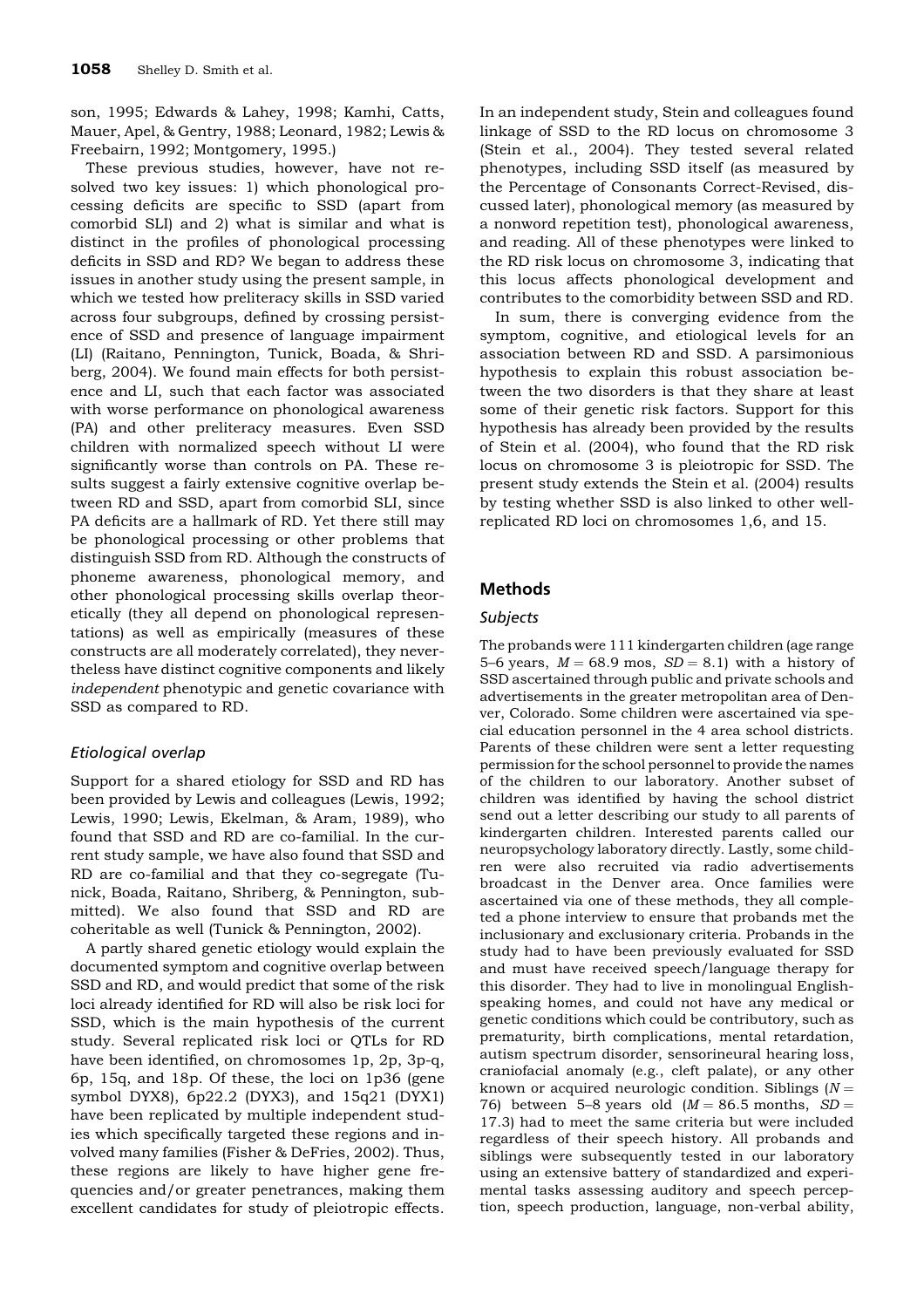and preliteracy measures. These are detailed in Raitano et al. (2004).

Genetic data were available from a total of 86 sib pairs from 65 families, although the exact number of sib pairs varied across phenotypes due to some missing data. The ethnic distribution (79% Caucasian) of study families was representative of Metro Denver and they were predominantly middle class (Mother's education:  $M = 15.7$  yrs.,  $SD = 2.4$ ; Father's education:  $M =$ 15.6 yrs.,  $SD = 2.5$ ). Parents of all subjects gave consent and children gave assent under the approval of IRBs from the University of Denver and the University of Nebraska Medical Center. These subjects are described in more detail in Raitano et al. (2004).

#### Behavioral measures

Parents were asked to fill out a detailed medical history for each of the children in the study to assess possible exclusionary factors more completely. A pure-tone hearing screening was conducted at the beginning of the first testing session to assure that the children had thresholds equal to or lower than 25 dBHL for .5, 1, 2, and 4 kHz frequencies bilaterally. An Orofacial Screening Examination was used to confirm adequate structure and function of the peripheral speech mechanism. Nonverbal intelligence (NVIQ) was assessed using the Matrices and Pattern Construction tests of the Differential Ability Scales (DAS; Elliot, 1990). Standard scores for these two subtests were averaged and subjects with a mean score less than 70 were excluded from the study. The NVIQ for both probands  $(M = 103.60,$  $SD = 11.6$ ) and siblings ( $M = 108.1$ ,  $SD = 10.9$ ) were solidly in the Average range.

Seven phenotypes were used in the linkage analyses, including five measures of speech development and two spoken language measures of phonological skill (nonword repetition and phonological awareness), which had previously been found to be associated with both SSD and RD, as discussed earlier. The first measure of speech development was a dichotomous diagnosis of affected status based on whether the child had a positive clinical history of SSD. The second measure of speech development was the Goldman–Fristoe Test of Articulation (GFTA: Goldman & Fristoe, 1986), a single word elicitation procedure where all production errors (e.g., omissions, substitutions, and distortions) are counted regardless of whether or not the error is developmentally appropriate. The total error score was converted to a standard score based on age norms, and used as a quantitative trait in the linkage analyses.

The remaining speech phenotypes were based on a blind transcription of a 50-utterance conversational speech sample subsequently analyzed using the Speech Disorders Classification System (SDCS: Shriberg, 1993; Shriberg, Allen, McSweeny, & Wilson, 2001). Unlike the GFTA, which penalizes a child for developmentally appropriate errors, the SDCS phenotypes are based only on developmentally inappropriate speech errors (e.g., omissions and substitutions not appropriate for the child's age). One phenotype was the age- and sexstandardized Percentage of Consonants Correct-Revised score (zPCC-R), and the other two were composite scores based on a model that discriminated children with persistent speech delay from children with typical

speech development. The model was derived from a separate sample of 759 children in 6 age groups (ages 3–8) by first performing exploratory univariate logistic regression with 120 variables, followed by selection of the 17 variables that showed the best sensitivity, specificity, and diagnostic accuracy. These 17 variables were then applied in multivariable logistic regression with Forward Selection with Switching, which reduced the number of variables down to 7, all of which contributed significantly to the prediction of the speech diagnosis. The form of the model was

$$
\log\left(\frac{p}{1-p}\right) = \beta_0 + \beta_1 x_1 + \beta_2 x_2 + \cdots \beta_k x_k
$$

where  $p$  was the probability that children were speech disordered, and  $x_1, x_2, ..., x_k$  were the predictor variables. Two transformed measures of  $p$  were used as phenotypes: Speech1, the log odds (log  $(p/(1 - p))$ , and Speech2, the probability estimate  $(1/(1 + e^{-\log(p/1-p)})$ .

The two final phenotypes were quantitative spoken language measures of phonologic skills. The first was a composite measure of phonological awareness (PA), comprised of the Bird and Bishop (1992) rhyme judgment task, and the Elision, Blending Words, and Sound Matching subtests of the Comprehensive Test of Phonological Processing (Wagner, Torgesen, & Rashotte, 1999). The raw scores from these four measures were averaged, age-corrected, and converted to a z-score to yield a PA composite score.

The second phonologic skill phenotype was Nonword Repetition (NWR), which measures the ability to repeat nonsense words varying in syllabic length. The version used was that of Dollaghan and Campbell (1998). This version, unlike more commonly used NWR measures, used nonword stimuli selected to reduce syllable lexicality, phoneme predictability, and articulatory difficulty confounds. Stimuli were presented via headphones and subjects' productions recorded. The proportion of phonemes correctly repeated was computed and then ageregressed for use as the NWR phenotype.

We were concerned that the NWR and PA phenotypes were potentially confounded with speech development itself, since NWR and most PA measures require speech production. However, our sample of SSD probands still performed significantly worse than our control sample (see Raitano et al., 2004) when this potential confound was removed. We re-scored the NWR, giving subjects credit for errors on phonemes that they consistently misarticulated on the GFTA. Even with this correction, probands were significantly worse than controls [(SSD: M total % phonemes correct = 72.1,  $SD = 11.4$ ; Controls: *M* total % phonemes correct = 84.2,  $SD = 7.2$ ;  $t(44) = -6.24$ ,  $p < .001$ ]. In addition, one of our PA measures (Rhyme Judgment) did not require speech production, yet the SSD group ( $M = 8.49$ , SD = 3.4) still performed worse than controls  $(M = 11.66, SD = 2.4)$ on this measure  $[t(102.1) = -6.50, p < .001]$ . So, the phonological deficit in this SSD sample is not restricted to output phonology.

#### Genotyping

DNA was extracted from buccal brushes obtained from all participating children and their available biological parents. Markers from dyslexia candidate regions on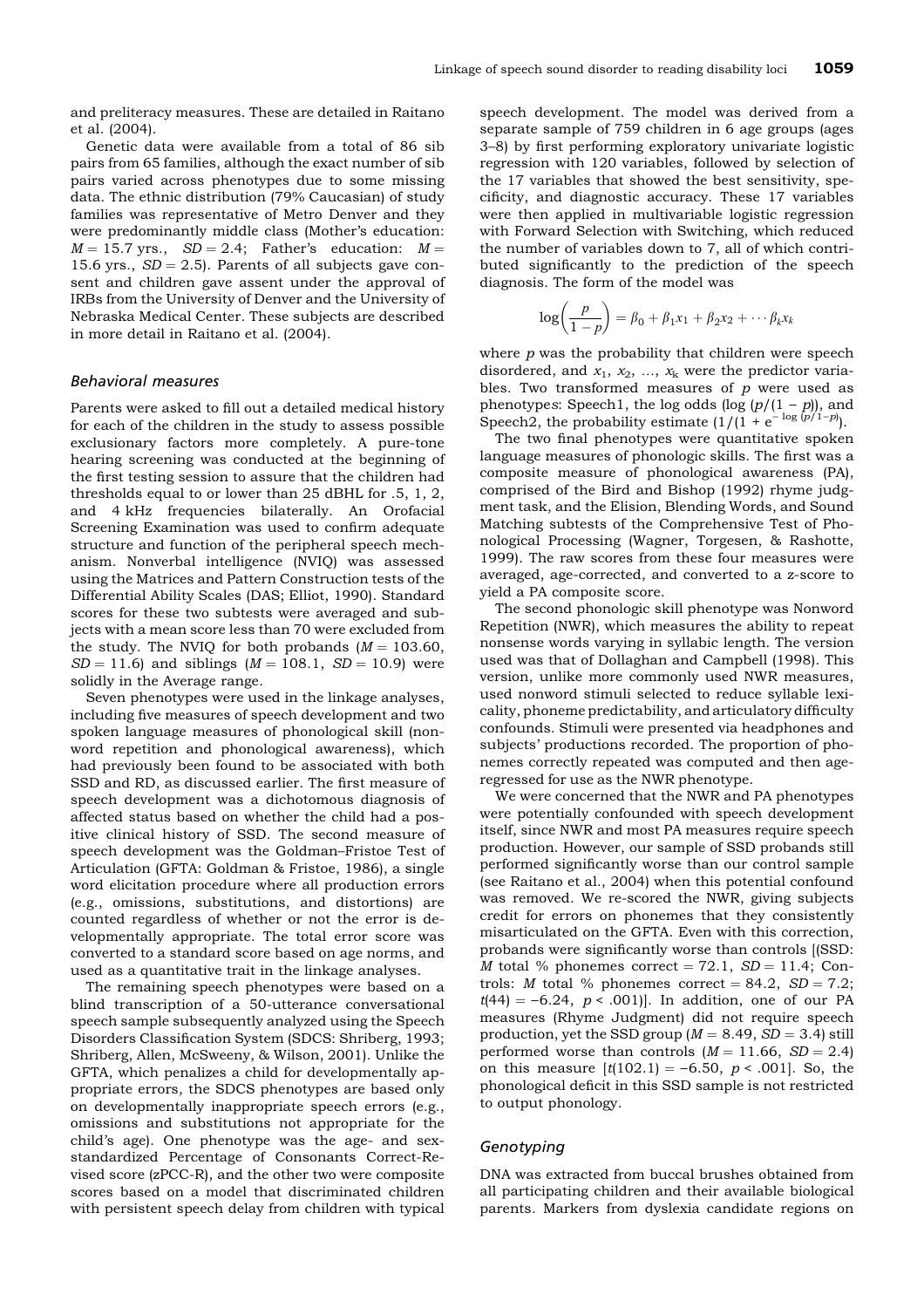chromosomes 1p36, 6p22.2, and 15q21 were typed using fluorescently labeled primers on an automated ABI 3700 DNA sequencer (Applied Biosystems, Foster City, CA). The markers and their positions are shown in Table 1. The order of markers was determined from the published genome map NCBI MapViewer (http://www. ncbi.nlm.nih.gov/mapview/map\_search.cgi?taxid=9606), and genetic distances were based on the deCODE map, also available at the NCBI site. This map was selected over the Marshfield map, since it is based on more meioses, but if a marker was not placed on the deCODE map, the position was extrapolated based on the physical distance and the relative distances between flanking markers on the Marshfield map. Heterozygosity was calculated from the study population using the Genetic Analysis System (GAS) v. 2 software (A. Young, Oxford University, 1993–1995). Allele calling was done by ABI Genotyper v. 3.7 software, and inheritance checking was done with GAS. The count recs feature in GENEHUNTER 2.1\_r5b (Kruglyak et al., 1996) and the error feature in MERLIN (Abecasis, Cherny, Cookson, & Cardon, 2002) were also used to detect errors in map placement or genotyping.

## Linkage analysis

The mode of inheritance for SSD is unknown, but like RD, it is assumed to be a nonmendelian quantitative trait. Accordingly, nonparametric linkage analysis methods were used. A variety of methods are available for these analyses, but several are not appropriate for our selected sample. For example, variance components methods are powerful, but assume multivariate normality of the probability distributions for the phenotype values (Feingold, 2001, 2002; Fisher & DeFries, 2002). Regression based sib-pair methods are robust to sample selection, and several approaches have been shown to be as powerful as variance components methods under certain conditions, such as the revised Haseman–Elston method, the DeFries–Fulker method (DeFries & Fulker, 1985; Cardon, Fulker, & Cherny, 1995) and MERLIN-REGRESS (Sham, Purcell, Cherny, & Abecasis, 2002). However, the latter derives its strength from the inclusion of the mean, variance, and heritability of the phenotypes from an unselected population, and these parameters are not available for our research variables. Of the regression methods, we selected the DeFries–Fulker Augmented analysis as our benchmark analysis since it has been used in our previous studies with RD (Gavàn et al., 1999; Davis et al., 2001; Knopik et al., 2002; Deffenbacher et al., 2004). The DeFries–Fulker test is based on the regression to the mean of a sibling's phenotype score relative to a proband's score and their identity by descent (IBD) at a specific marker locus; that is, if a QLT is linked to the marker, higher IBD will result in a decreased difference (regression to the mean) between the siblings (Fulker et al., 1991). An interval analysis method is used for multipoint analysis, taking information from flanking markers to calculate IBD values for intervening locations (Cardon & Fulker, 1994). The SAS macro QMS2 (Lessem, Cherny, & Lessem, 2001)

Table 1 Genotyping markers: Determination of map position from short arm terminus

| Marker           | Map position (cM) | Reference map (kb) | $deCODE$ map $(cM)$ | Marshfield map (cM) | Heterozygosity (observed) |
|------------------|-------------------|--------------------|---------------------|---------------------|---------------------------|
| Chromosome 1p36  |                   |                    |                     |                     |                           |
| D1S199           | $\overline{0}$    | 19702              | 37.48               | 45.33               | 0.86                      |
| D1S2843          | 1.008             | 20256              |                     | 46.61               | 0.69                      |
| D1S478           | 2.52              | 21345              | 40.00               | 48.53               | 0.84                      |
| D1S2698          | 5.29              | 23014              | 42.77               | 52.70               | 0.58                      |
| D1S2620          | 5.41              | 23609              | 42.89               | 52.70               | 0.59                      |
| D1S470           | 10.88             | 29828              | 48.36               | 57.83               | 0.73                      |
| Chromosome 6p22  |                   |                    |                     |                     |                           |
| D6S1605          | $\mathbf 0$       | 16416              | 35.70               | 31.01               | 0.78                      |
| D6S274           | 1.50              | 16854              | 37.20               | 32.62               | 0.79                      |
| D6S1567          | 2.71              | 17553              | 38.41               | 33.43               | 0.83                      |
| D6S1588          | 9.16              | 22153              | 44.86               | 38.24               | 0.73                      |
| D6S1663          | 10.36             | 22711              | 46.06               | 40.14               | 0.72                      |
| D6S1554          | 13.16             | 24952              | 48.86               | 42.27               | 0.75                      |
| D6S1571          | 13.56             | 25072              | 49.26               | 42.98               | 0.69                      |
| D6S105           | 15.05             | 27879              | 50.89               | 44.41               | 0.83                      |
| D6S306           | 15.10             | 28034              | 50.89               | 44.41               | 0.58                      |
| D6S258           | 15.15             | 29129              |                     | 44.41               | 0.74                      |
| D6S1683          | 15.20             | 29261              | 50.89               | 44.41               | 0.71                      |
| D6S273           | 15.61             | 31792              | 51.31               | 44.96               | 0.75                      |
| D6S1666          | 15.92             | 32722              |                     | 45.50               | 0.73                      |
| D6S291           | 19.81             | 36373              | 55.51               | 49.50               | 0.75                      |
| Chromosome 15q21 |                   |                    |                     |                     |                           |
| D15S1044         | $\mathbf{0}$      | 37456              |                     | 39.72               | 0.74                      |
| D15S994          | 0.49              | 38369              |                     | 40.25               | 0.70                      |
| D15S143          | 5.80              | 45691              | 46.31               | 45.62               | 0.68                      |
| D15S1028         | 7.31              | 46784              | 47.82               | 45.62               | 0.87                      |
| D15S978          | 7.43              | 47062              |                     | 45.62               | 0.70                      |
| D15S1017         | 9.43              | 49769              | 49.94               | 45.62               | 0.69                      |
| D15S1029         | 13.43             | 53750              |                     | 47.85               | 0.61                      |
| D15S117          | 15.95             | 56267              | 56.46               | 51.21               | 0.86                      |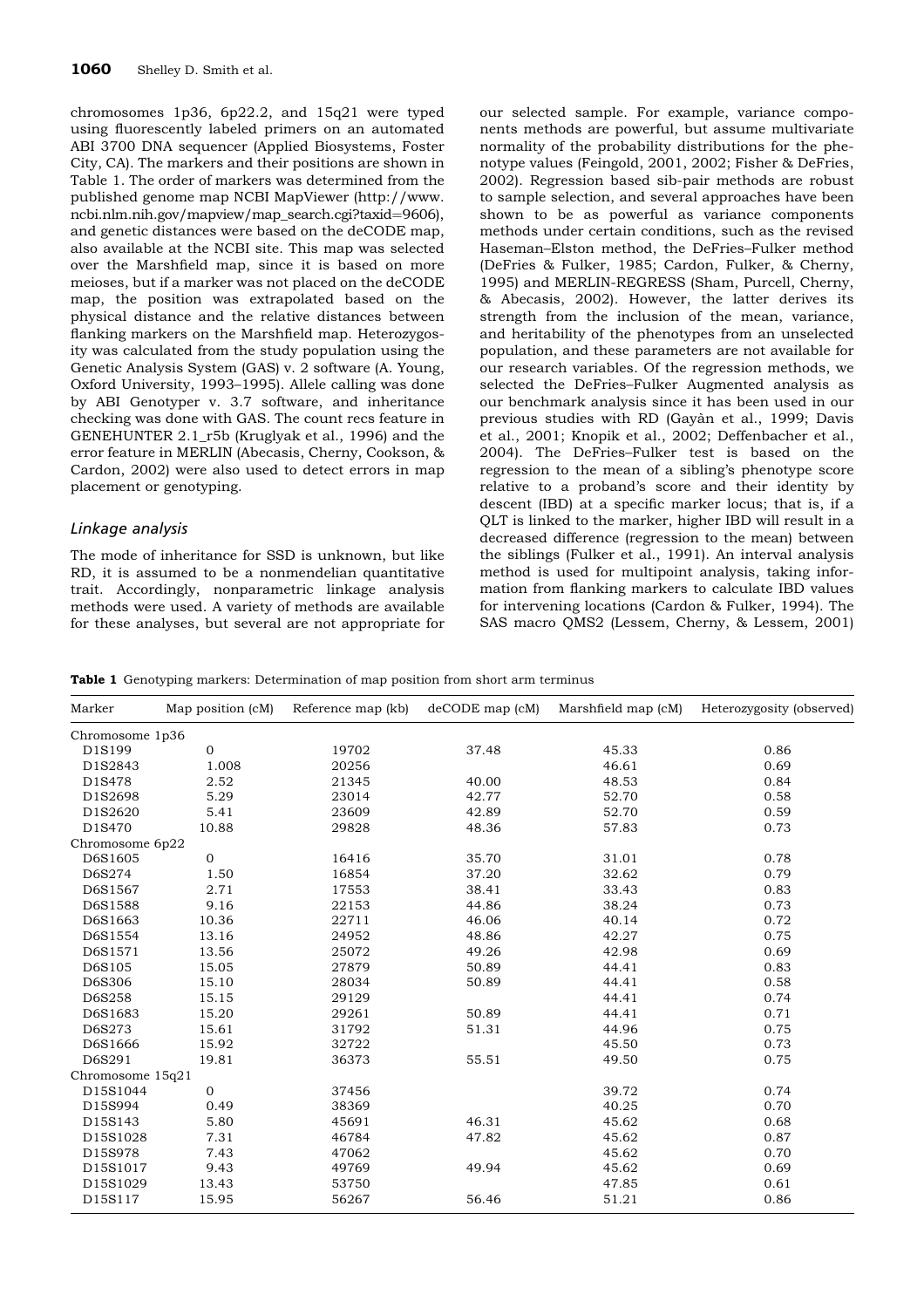implements the D-F Augmented multipoint analysis, but a reliable single point method is not available. Since multipoint analyses are dependent upon accuracy of the genetic map, the results were corroborated with a comparable single point linkage analysis using the revised Haseman–Elston approach in the S.A.G.E. 4.5 program SIBPAL (2003) using the mean-corrected cross-product of the phenotypes for each pair of sibs.

Since each methodology has its strengths and weaknesses (see Fisher & DeFries, 2002 for a summary), we also used analyses contained in GENE-HUNTER 2.1\_r5b (Kruglyak, Daly, Reeve-Daly, & Lander, 1996) for verification. These are also multipoint methods, but use a maximum likelihood approach for estimation of IBD, taking into account information across all markers in the region. The 'NPL' analysis was used for the dichotomous diagnosis phenotype, and the 'nonparametric' analysis option was used for quantitative traits. The GENEHUNTER2 nonparametric test was originally implemented in the MAPMAKER/SIBS program (Kruglyak & Lander, 1995), and is a truly nonparametric test, in that it does not require any assumptions about the distribution characteristics of the phenotype. It is also a multipoint test, taking into account the information of all of the markers in the region simultaneously to calculate the IBD values. The test is based on the Wilcoxson ranksum test, in which the sib pairs are ranked by the degree of phenotypic difference and a test statistic is derived as a function of the rank and the IBD at a given locus. The variance of the test statistic is used in the computation of a Z-score. Calculation of the NPL score (nonparametric linkage; Kruglyak et al., 1996) uses a more traditional linkage approach rather than a rank-sum test. This procedure builds on the multipoint method of calculation of IBD scores in MAP-MAKER/SIBS by not only using the complete marker information, but also using complete pedigree information for the estimation of inheritance vectors for each marker. This information is combined with the phenotype information to determine if the inheritance vector at a marker locus reflects the segregation of a causal gene. (See Nyholt, 2002 for further discussion of the GENEHUNTER2 package.)

We did not correct for multiple analyses since the phenotypes are highly correlated (see Table 3 below) and the markers are tightly linked. In these circumstances, a Bonferroni correction would be too conservative, and an appropriate correction does not exist (e.g., Francks et al., 2004).

Since the regions we are investigating have been previously reported as possible regions of linkage to RD in multiple data sets, we have adapted the criteria for acceptance of linkage proposed by Thomson (1994) which takes into account replication of linkage in multiple data sets, e.g., 1) weak linkage or association  $(p < .05)$  obtained in at least 3 independent data sets or 2) moderate ( $p < .01$ ) obtained in at least 2 data sets or 3) strong linkage or association ( $p < .001$ ) in one, or in the overall, data set. We realize, however, that this assumes that SSD is a pleiotropic effect of the RD locus. To obtain an estimate of the power of our sample to detect linkage using a regression-based method, we used the DESPAIR program within the SAGE 3.1 package (http://darwin.cwru.edu/sage/older\_despair. php). This approach considers the effect of genetic heterogeneity, which is extremely likely with this disorder. The sibling relative risk,  $\lambda$ , is used as a measure of the genetic contribution to a trait in this analysis. Using available population data for incidence and sibling recurrence risk, we estimated  $\lambda$  at 10.5. Similarly,  $\lambda$ for RD can be estimated at 5. Therefore, we examined a range of  $\lambda$  from 5–12, with 50% of families linked to a given locus. With these assumptions, the number of sib pairs required to detect linkage at a criteria of  $p = .05$ ranged from 58–97. For a criterion of  $p = .01, 94-157$ sib pairs were required. Since our analyses include 82 sib pairs, we should have sufficient power to replicate previous linkages.

## Results

#### Subjects

The means and standard deviations for the quantitative phenotypes are presented in Table 2, with affected status determined using the diagnostic criteria described above. There were 26 males and 25 females in the unaffected group, and 57 males and 28 females in the affected group, reflecting the higher male:female sex ratio in clinically ascertained populations. In all, both phenotypes and genotypes were available from 61 families with 82 sib pairs.

Several of the phenotypes were highly correlated, as seen in Table 3. Note that for 3 of the phenotypes, higher scores were associated with poorer performance, accounting for some of the negative correlations between measures. Measures of articulation (zPCC-R, Speech1 and Speech2) were highly correlated, but tended to have low correlations with the phonologic measure PA, while the NWR and GFTA

| Phenotype            |                  | Unaffected |           |       | Affected         |          |       | Total population |     |          |           |        |
|----------------------|------------------|------------|-----------|-------|------------------|----------|-------|------------------|-----|----------|-----------|--------|
|                      | $\boldsymbol{n}$ | Mean       | <b>SD</b> | Range | $\boldsymbol{n}$ | Mean     | SD    | Range            | n   | Mean     | <b>SD</b> | Range  |
| <b>PA</b>            | 49               | 0.013      | 1.003     | 4.685 | 90               | $-0.127$ | 0.972 | 4.575            | 140 | $-0.077$ | 0.978     | 4.750  |
| <b>NWR</b>           | 35               | 0.183      | 0.773     | 3.679 | 82               | $-0.292$ | 0.915 | 4.605            | 118 | $-0.140$ | 0.900     | 4.605  |
| GFTA <sup>1</sup>    | 49               | $-0.318$   | 0.818     | 3.732 | 90               | 0.458    | 0.765 | 3.357            | 140 | 0.175    | 0.869     | 3.903  |
| $zPCC-R$             | 48               | 0.733      | 0.960     | 5.790 | 89               | $-0.549$ | 2.290 | 15.050           | 138 | $-0.085$ | 2.022     | 15.310 |
| Speech1              | 48               | $-1.192$   | 0.783     | 4.315 | 90               | 0.050    | 2.407 | 17.065           | 143 | $-0.385$ | 2.043     | 17.065 |
| Speech2 <sup>1</sup> | 48               | 0.253      | 0.140     | 0.777 | 90               | 0.448    | 0.299 | 0.935            | 143 | 0.381    | 0.266     | 0.935  |

<sup>1</sup>Higher scores indicate poorer performance on these tests.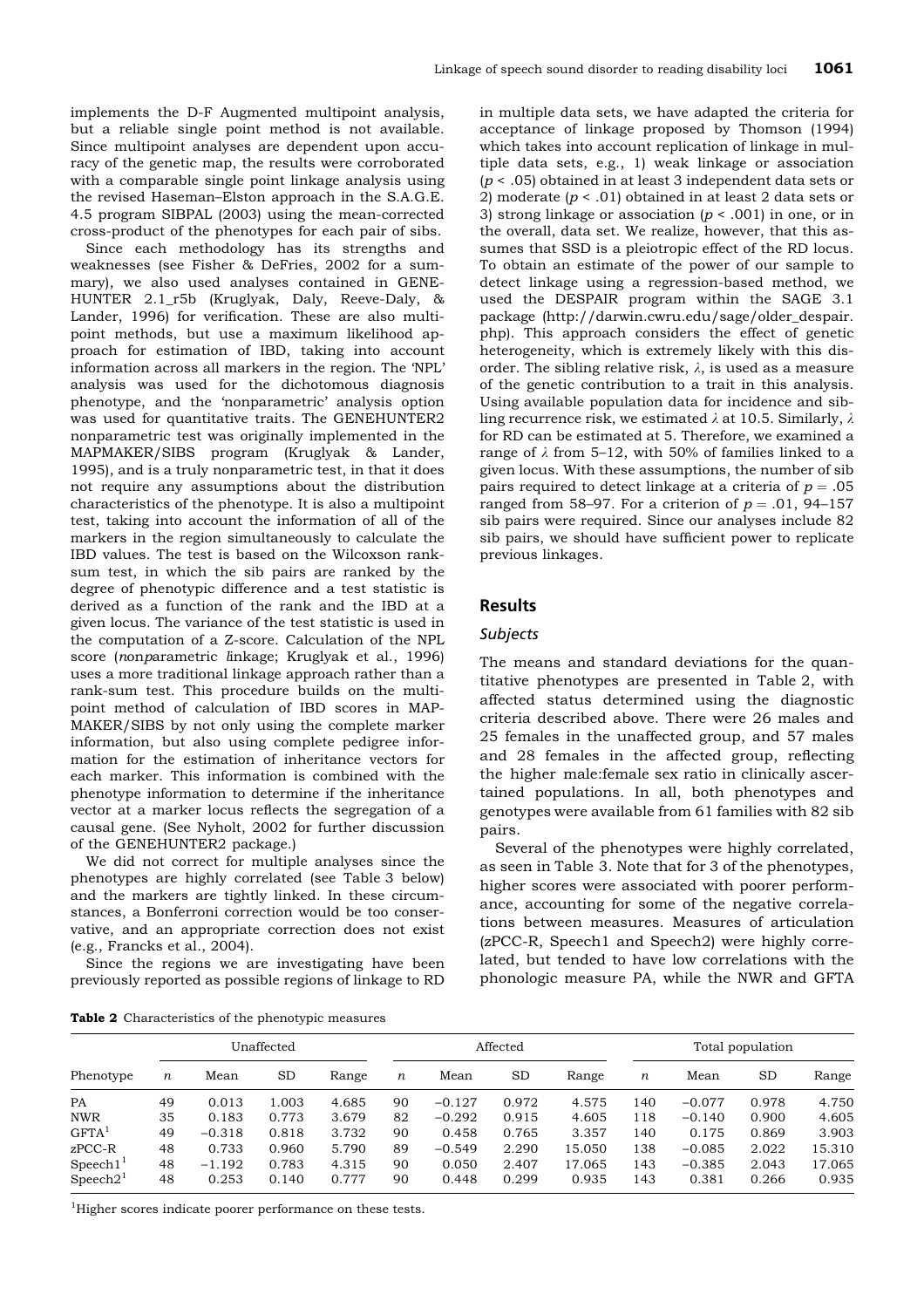|                        | <b>PA</b> | <b>NWRE</b> | <b>GFTA</b> | $zPCC-R$ | SPEECH1 | SPEECH <sub>2</sub> |
|------------------------|-----------|-------------|-------------|----------|---------|---------------------|
| PA                     |           |             |             |          |         |                     |
| <b>NWR</b>             | 0.400     |             |             |          |         |                     |
| $GFTA^1$               | $-0.307$  | $-0.485$    |             |          |         |                     |
| $zPCC-R$               | 0.100     | 0.508       | $-0.570$    |          |         |                     |
| $SPEECH1$ <sup>1</sup> | $-0.089$  | $-0.517$    | 0.550       | $-0.905$ |         |                     |
| SPEECH2 <sup>1</sup>   | $-0.108$  | $-0.412$    | 0.630       | $-0.773$ | 0.862   |                     |

Table 3 Correlations between quantitative phenotypic measures

<sup>1</sup>Higher scores on these measures indicate poorer performance.

phenotypes showed more moderate correlations with all of the other phenotypes.

#### Chromosome 6

#### Chromosome 1

Linkage analyses of chromosome 1 markers did not reach statistical significance with the GENEHUNTER or DeFries–Fulker Augmented methods, although one phenotype, GFTA, showed significance values approaching .065 in the region between D1S2698 and D1S26920. Single point analysis with SIBPAL corroborated this, with  $p = .053$  at D1S2620. Grigorenko et al. (2001) found evidence for linkage of RD across this entire region, with possible peaks at D1S199 and D1S470 when linkage to chromosome 6 was also taken into account, whereas Tzenova, Kaplan, Petryshen, and Field (2004) found linkage of RD around D1S507, which is distal to D1S199 and not covered in this study. Thus, while these results are suggestive of a genetic relationship between RD and SSD, a larger sample size and additional markers would be needed to detect linkage and determine the correspondence to an RD locus.

The GENEHUNTER analyses were not significant with chromosome 6 markers, but two phenotypes, GFTA and Speech1, showed weakly significant results with the DeFries–Fulker Augmented analysis (Figure 1). In this figure, the significance level of the analysis is plotted against the map position along the chromosome.

Both phenotypes gave peaks in the region between markers D6S1554 and D6S1571, with  $p = .046$  for GFTA and  $p = .015$  for Speech1. Single point analysis placed the peak of linkage for GFTA slightly distally at D6S1588 ( $p = .044$ ), but did not detect linkage with Speech1. Interestingly, single point analysis detected linkage across the entire region with the diagnosis phenotype with a peak significance of  $p = .0006$  at D6S1571. Since the DeFries– Fulker Augmented method is designed for quantitative traits, this phenotype was not analyzed by that method. The region of highest significance for these three phenotypes corresponds to the small region of linkage and association seen with RD between



Figure 1 Linkage of chromosome 6 markers and SSD phenotypes using DeFries-Fulker Augmented analysis. The significance (p) of linkage is graphed against the chromosomal position of the markers on 6p22.2, with the p terminus to the left and the centromere to the right. Two phenotypes, GFTA and Speech1, reached significance levels indicative of replication of linkage to the reading disability locus on chromosome 6p22.2. All of the phenotypes except NWR appear to peak between markers D6S1554 (13.16 cM) and D6S1571 (13.56 cM). This corresponds to the highest region of linkage for reading disability observed in three independent studies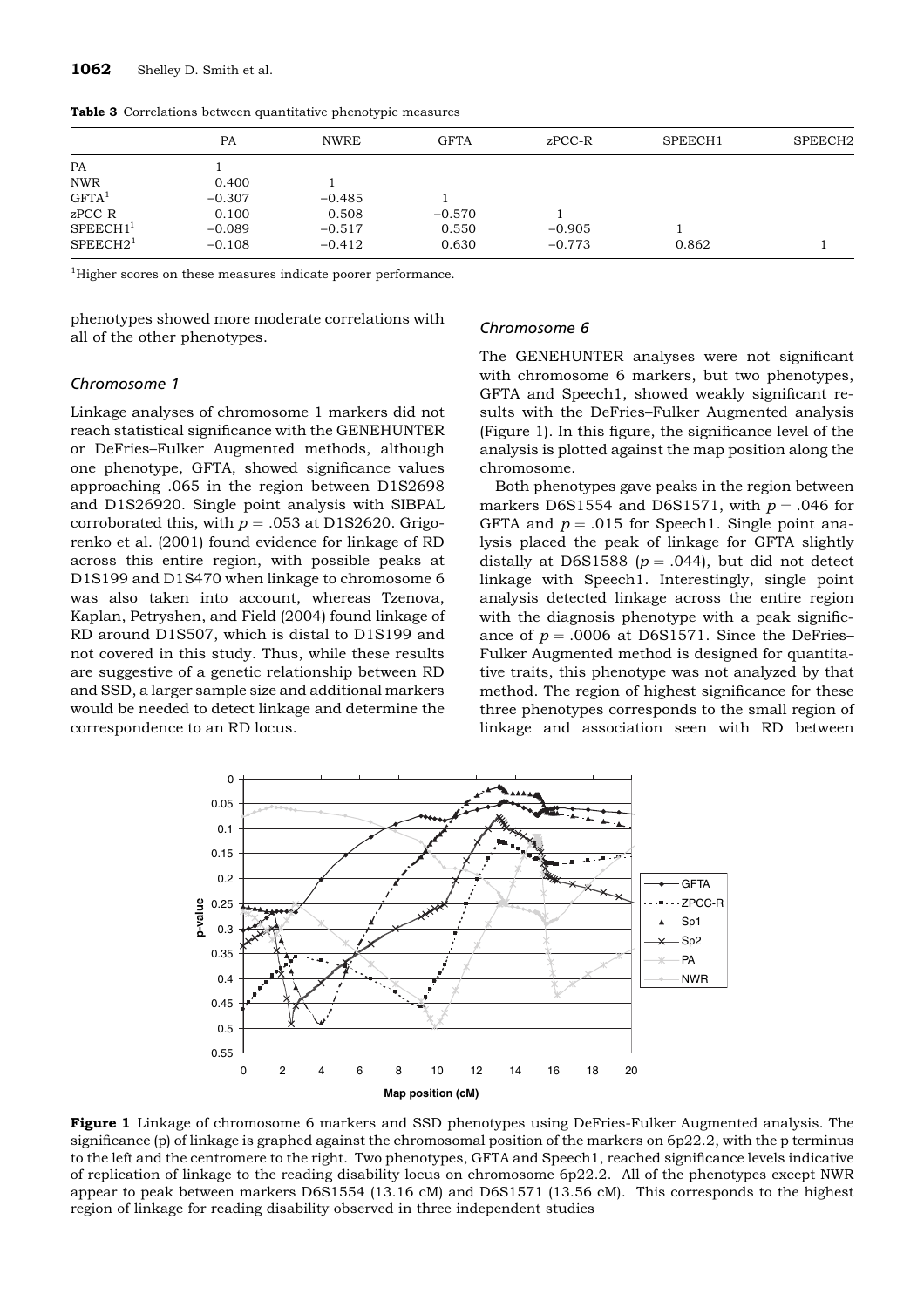

Figure 2 Linkage of chromosome 15 markers and SSD phenotypes using GENEHUNTER2 nonparametric quantitative analysis. In this representation of linkage on chromosome 15q, the centromere is to the left and the q terminus is to the right. The NWR and GFTA measures both give Z scores over 2. The DYX1C1 locus (EKN1 gene) is 300 kb centromeric to D15S1029, which is placed at 13.43 cM

markers D6S1588 and D6S1571 by Deffenbacher et al. (2004) and corroborated by Francks et al. (2004) and Cope et al. (2005).

#### Chromosome 15

In contrast to the findings in the other chromosomal regions, the GENEHUNTER nonparametric analysis produced Z scores over 2 for the NWR and GFTA measures, and scores over 1 for the zPCC-R measure (Figure 2). The significant regions for all three phenotypes overlapped, with maximum Z scores of 2.310 for NWR between D15S1017 and D15S1029, 2.719 for GFTA between D15S1029 and D15S117, and 1.189 for zPCC-R very close to D15S1029.

The GFTA phenotype also showed significant linkage with the DeFries-Fulker Augmented analysis, with a peak of significance of  $p = .0053$ , also between D15S1017 and D15S1029 (Figure 3). This was verified by single point analysis, although the peaks were slightly distal ( $p = .011$  at D15S1029 and  $p = .006$ D15S117). The only other phenotype which reached weakly significant levels was Speech2,  $p = .049$ between D15S1017 and D15S1029.



Figure 3 Linkage of chromosome 15 markers to SSD phenotypes using the DeFries-Fulker Augmented analysis. The DeFries-Fulker method verifies the linkage of GFTA to this region of chromosome 15, and also shows suggestive linkage of the Speech2 phenotype. As with the GENEHUNTER analysis, the region of linkage overlaps the DYX1C1 locus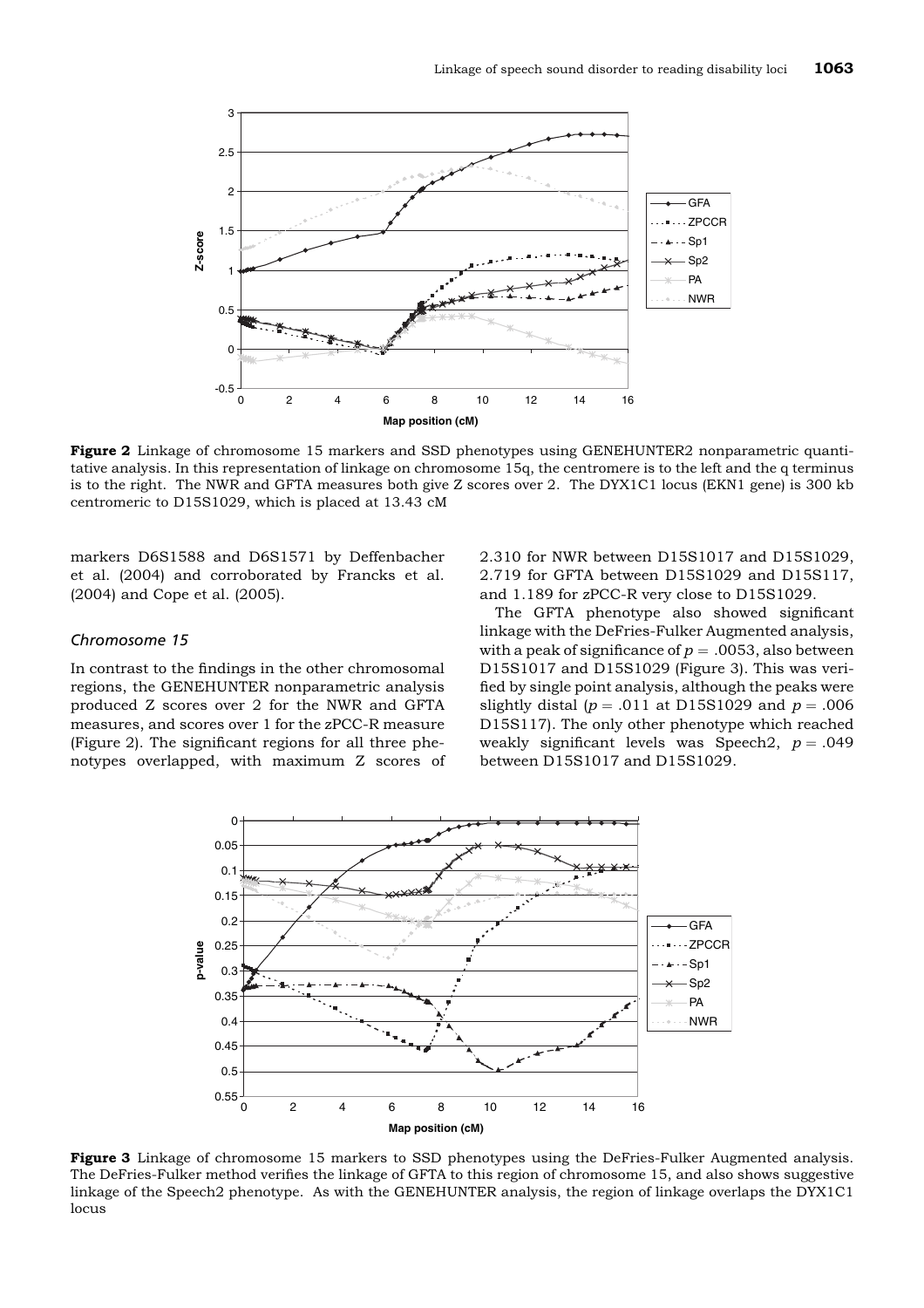The region of linkage for these phenotypes corresponds to the gene EKN1, which has been proposed as a candidate for RD (DYX1C1) (Taipale et al., 2003; Wigg et al., 2004). On the physical genomic map, this gene is located around 53.5 Mb from the p terminus, and the marker D15S1029 has been placed at 53.8 Mb (UCSC Human Genome Browser: http://genome.ucsc.edu/cgibin/hgTracks?hgsid=  $37953916$ &hgt.out $2=+3x+$ &position=chr15%3A53 683735-53817336).

## **Discussion**

The goal of this study was to test the hypothesis that SSD is linked to replicated RD loci, a hypothesis based on converging evidence of an association between SSD and RD at the symptom, cognitive, and etiological levels of analysis. We found evidence for replication of linkage of SSD phenotypes to RD candidate regions on chromosome 6p22 and 15p21, with suggestive results for chromosome 1p36. This was seen most consistently with the GFTA phenotype. Along with the results of Stein et al. (2004), our results indicate linkage of both SSD and RD in at least 3 chromosomal regions, suggesting that this subset of genes influences both disorders. The possibility of separate but linked genes cannot be ruled out, although it seems unlikely that such groups of genes would be present in all of these regions. A more parsimonious explanation is that RD and speech sound disorder share neurologic functions that are disrupted by genes in these regions.

If these findings are true, this study also supports the reported linkage of RD to EKN1 on chromosome 15. The strength of the linkage in this study could even suggest that SSD, particularly as measured by the GFTA phenotype, is a more salient phenotype than RD. As has been found with RD, however, it is perilous to characterize a locus as influencing one component phenotype more than another when the phenotypes are highly correlated (Pennington, 1997; Fisher et al., 1999; Gayàn et al., 1999).

Although this study is similar to that of Stein et al. (2004) in the definition of SSD and the associated phenotypes (NWR and PA), there are two differences. First, the number of sib pairs in the current study is less than half the sample of 200 studied by Stein et al. (2004). Even with a relatively small sample of sib pairs, we found evidence for linkage, a result which suggests fairly strong effects. It will be important to replicate these results in larger samples and in other labs. The second difference concerns the age range of the subjects, which was 3–16 years  $(M = 7.35)$  in Stein et al. (2004) and 5–8 years in the current study. None of our probands and only some of their siblings had begun formal reading instruction.

These results suggest the hypothesis that both SSD and dyslexia have a phonologic basis, and that the core deficit for the speech phenotype is primarily phonologic rather than articulatory-motoric. To test this, children with SSD would need to be followed to determine if they do have a higher risk for RD, and children with RD should be tested thoroughly for residual articulatory defects. Further studies will also be needed to identify the genes involved and to determine genetic and/or environmental factors that may result in more symptoms of SSD in some families and RD in others. Finally, it is noteworthy that these RD/SSD regions have not been implicated in a related disorder which also shows comorbidity with SSD and RD, specific language impairment (SLI Consortium, 2002). This suggests that there are additional genetic influences on the development of speech and language disorders.

#### Acknowledgements

This work was supported by a grant from NIH (MH38820). We thank Nancy Raitano, Rachel Tunick, and Christa Hutaff for help with data collection on this project, and Karen Deffenbacher, Judy Kenyon, and Denise Hoover for their assistance in data management. We also thank Lauren McGrath and an anonymous reviewer for very helpful comments on the manuscript. An earlier version of this study was presented at The American Society for Human Genetics meeting in 2003.

## Correspondence to

Bruce F. Pennington, University of Denver, Dept. of Psychology, 2155 S. Race St., Denver, CO 80208, USA; Email: bpenning@du.edu

## References

- Abecasis, G.R., Cherny, S.S., Cookson, W.O., & Cardon, L.R. (2002). Merlin – rapid analysis of dense genetic maps using sparse gene flow trees. Nature Genetics, 30, 97–101.
- Aram, D.M., Ekelman, B.L., & Nation, J.E. (1984). Preschoolers with language disorders: 10 years later. Journal of Speech and Hearing Research, 27, 232– 244.
- Bird, J., & Bishop, D. (1992). Perception and awareness of phonemes in phonologically impaired children. European Journal of Disorders of Communication, 27, 289–311.
- Bird, J., Bishop, D.V., & Freeman, N.H. (1995). Phonological awareness and literacy development in children with expressive phonological impairments. Journal of Speech and Hearing Research, 38, 446– 462.
- Bishop, D.V., & Adams, C. (1990). A prospective study of the relationship between specific language impairment, phonological disorders and reading retardation. Journal of Child Psychology and Psychiatry, 31, 1027–1050.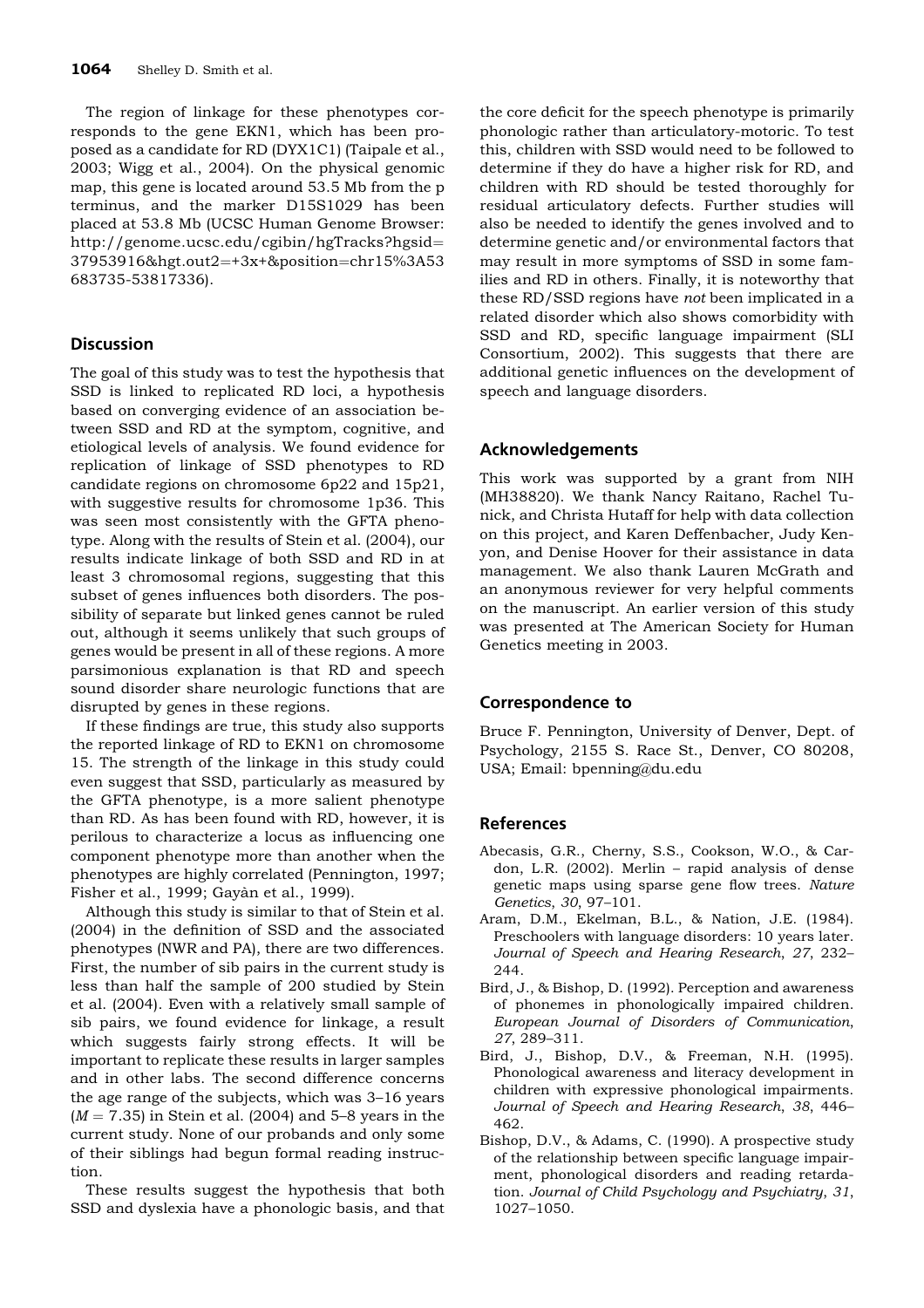- Bishop, D.V., North, T., & Donlan, C. (1995). Genetic basis of specific language impairment: Evidence from a twin study. Developmental Medicine Child Neurology, 37, 56–71.
- Cardon, L.R., & Fulker, D.W. (1994). The power of interval mapping of quantitative trait loci, using selected sib pairs. American Journal of Human Genetics, 55, 825–833.
- Cardon, L.R., Fulker, D.W., & Cherny, S.S. (1995). Linkage analysis of a common oligogenic disease using selected sib pairs. Genetic Epidemiology, 12, 741–746.
- Catts, H.W., Fey, M.E., Tomblin, J.B., & Zhang, X. (2002). A longitudinal investigation of reading outcomes in children with language impairments. Journal of Speech, Language, and Hearing Research, 45, 1142–1157.
- Clarke-Klein, S., & Hodson, B.W. (1995). A phonologically based analysis of misspellings by third graders with disordered-phonology histories. Journal of Speech, Language, and Hearing Research, 38, 839– 849.
- Cope, N., Harold, D., Hill, G., Moskvina, V., Stevenson, J., Holmans, P., Owen, M.J., O'Donovan, M.C., & Williams, J. (2005). Strong evidence that KIAA0319 on chromosome 6p is a susceptibility gene for developmental dyslexia. American Journal of Human Genetics, 76, 581–591.
- Davis, C.J., Gayàn, J., Knopik, V.S., Smith, S.D., Cardon, L.R., Pennington, B.F., et al. (2001). Etiology of reading difficulties and rapid naming: The Colorado Twin Study of Reading Disability. Behavior Genetics, 31, 625–635.
- Deffenbacher, K.E., Kenyon, J.B., Hoover, D.M., Olson, R.K., Pennington, B.F., DeFries, J.C., et al. (2004). Refinement of the 6p21.3 quantitative trait locus influencing dyslexia: Linkage and association analyses. Human Genetics, 115, 128–138.
- DeFries, J.C., & Fulker, D.W. (1985). Multiple regression analysis of twin data. Behavior Genetics, 15, 467–473.
- Dollaghan, C., & Campbell, T.F. (1998). Nonword repetition and child language impairment. Journal of Speech Language Hearing Research, 41, 1136–46.
- Edwards, J., & Lahey, M. (1998). Nonword repetitions in children with specific language impairment: Exploration of some explanations for their inaccuracies. Applied Psycholinguistics, 19, 279–309.
- Elliott, C.D. (1990). Differential Ability Scales. San Antonio, TX: The Psychological Corporation,.
- Feingold, E. (2001). Methods for linkage analysis of quantitative trait loci in humans. Theoretical Population Biology, 60, 167–180.
- Feingold, E. (2002). Regression-based quantitativetrait-locus mapping in the 21st century. American Journal of Human Genetics, 71, 217–222.
- Fisher, S.E., & DeFries, J.C. (2002). Developmental dyslexia: Genetic dissection of a complex cognitive trait. Nature Reviews Neuroscience, 3, 767–780.
- Fisher, S.E., Marlow, A.J., Lamb, J., Maestrini, E., Williams, D.F., Richardson, A.J., Weeks, D.E., Stein, J.F., & Monaco, A.P. (1999). A quantitative-trait locus on chromosome 6p influences different aspects of developmental dyslexia. American Journal of Human Genetics, 64, 146–156.
- Francks, C., Paracchini, S., Smith, S.D., Richardson, A.J., Scerri, T.S., Cardon, L.R., Marlow, A.J., Mac-Phie, I.L., Walter, J., Pennington, B.F., Fisher, S.E., Olson. R.K., DeFries, J.C., Stein, J.F., & Monaco, A.P. (2004). A 77-kilobase region of chromosome 6p22.2 is associated with dyslexia in families from the United Kingdom and from the United States. American Journal of Human Genetics, 75, 1046–1058.
- Fulker, D.W., Cardon, L.R., DeFries, J.C., Kimberling, W.J., Pennington, B.F., & Smith, S.D. (1991). Multiple regression of sib-pair data on reading to detect quantitative trait loci. Reading and Writing: An Interdisciplinary Journal, 3, 299–313. [reprinted in: Reading Disabilities: Genetic and Neurological Influences, B.F. Pennington, Ed. Dordrecht: Klewer Academic Publishers. pp 111–125.]
- Gallagher, A., Frith, U., & Snowling, M.J. (2000). Precursors of literacy delay among children at genetic risk of dyslexia. Journal of Child Psychology and Psychiatry, 41, 203–213.
- Gayàn, J., Smith, S.D., Cherny, S.S., Cardon, L.R., Fulker, D.W., Brower, A.M., Olson, R.K., Pennington, B.F., & DeFries, J.C. (1999). Quantitative-trait locus for specific language and reading deficits on chromosome 6p. American Journal of Human Genetics, 64, 157–164.
- Goldman, R., & Fristoe, M. (1986). Goldman–Fristoe Test of Articulation. Circle Pines, MN: American Guidance Service.
- Grigorenko, E.L., Wood, F.B., Meyer, M.S, Pauls, J.E., Hart, L.A., & Pauls, D.L. (2001). Linkage studies suggest a possible locus for developmental dyslexia on chromosome 1p. American Journal of Medical Genetics, 105, 120–129.
- Hall, P.K., & Tomblin, J.B. (1978). A follow-up study of children with articulation and language disorders. Journal of Speech and Hearing Disorder, 43, 227–241.
- Kamhi, A.G., Catts, H.W., Mauer, D., Apel, K., & Gentry, B.F. (1988). Phonological and spatial processing abilities in language- and reading-impaired children. Journal of Speech and Hearing Disorders, 53, 316–327.
- Knopik, V.S., Smith, S.D., Cardon, L., Pennington, B., Gayàn, J., Olson, R.K., et al. (2002). Differential genetic etiology of reading component processes as a function of IQ. Behavior Genetics, 32, 181–198.
- Kruglyak, L., Daly, M.J., Reeve-Daly, M.P., & Lander, E.S. (1996). Parametric and nonparametric linkage analysis: A unified multipoint approach. American Journal of Human Genetics, 58, 1347–1363.
- Kruglyak, L., & Lander, E.S. (1995). Complete multipoint sib-pair analysis of qualitative and quantitative traits. American Journal of Human Genetics, 57, 439–454.
- Leonard, L.B. (1982). Phonological deficits in children with developmental language impairment. Brain and Language, 16, 73–86.
- Lessem, J.M., Cherny, S.S., & Lessem, J.L. (2001). DeFries–Fulker multiple regression analysis of sibship QTL data: A SAS macro. Bioinformatics, 17, 371– 372.
- Lewis, B. (1992). Genetics in speech disorders. Clinical Communication Disorders, 2, 48–58.
- Lewis, B.A. (1990). Familial phonological disorders: Four pedigrees. Journal of Speech and Hearing Disorders, 55, 160–70.